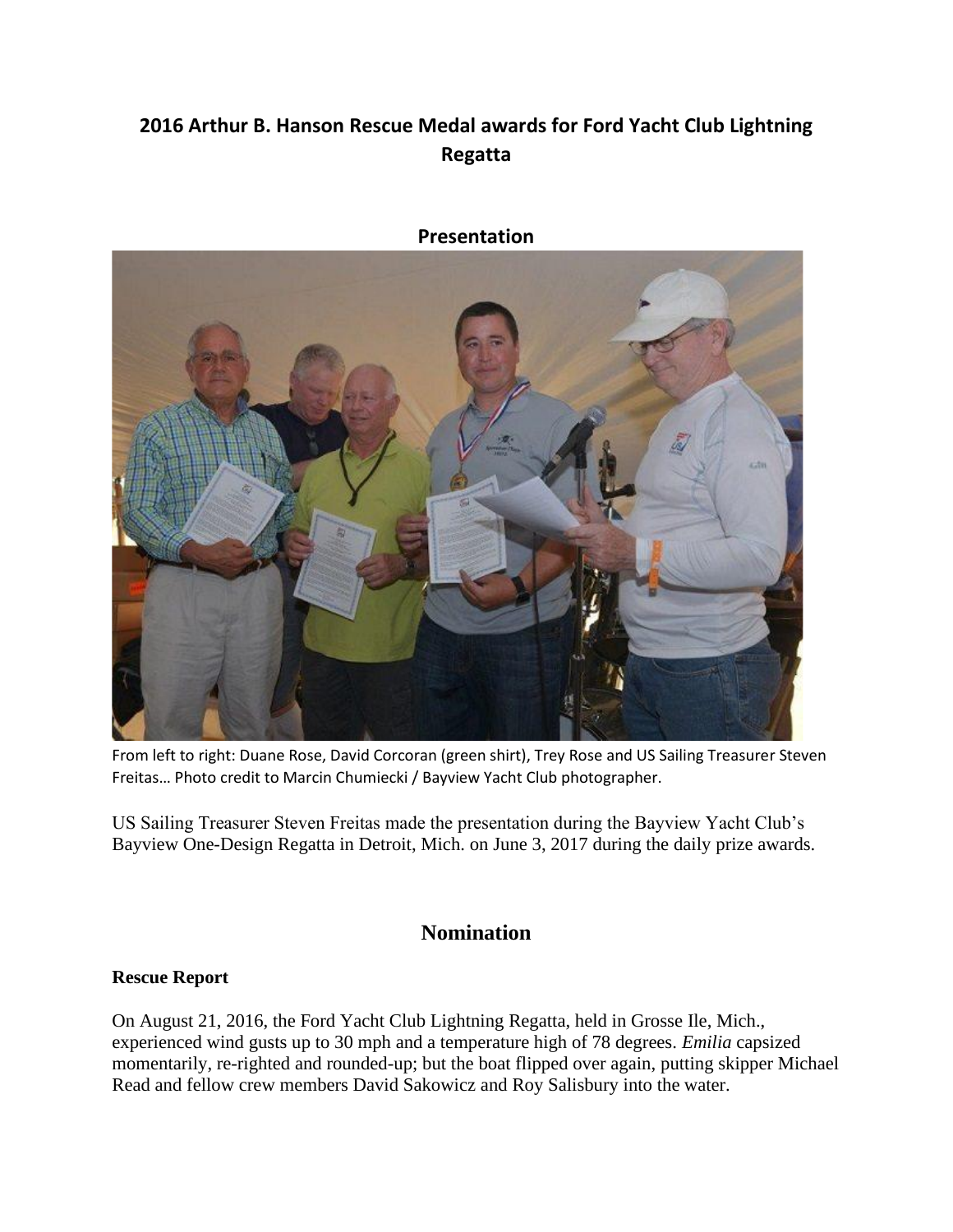Aboard a nearby mark-set boat, Dick Synowiec and Matt Jablonski witnessed the accident, motored over, and told by Sakowicz and Reed that Salisbury couldn't be found. Synowiec and Jablonski made a Mayday call on the radio and then lifted the mainsail, having to cut the spinnaker away to reach Salisbury who had been trapped with one arm in the port stays and the other arm in the starboard stays with his PFD inflated. They freed the unconscious Salisbury from the rigging and attempted to lift him onboard.

Equipped with a swim platform, the second mark-set boat, *Polar Bear,* arrived on the scene with Ted and Denise Wagner onboard. Denise held the two powerboats together while Ted, Synowiec and Jablonski muscled Salisbury onto *Polar Bear*. *Polar Bear* sped to shore to Huron Metro Park and waived down two police officers. Police took over and performed CPR, including the use of a defibrillator. The ambulance arrived and rushed Salisbury to the hospital. Salisbury did not survive.

Also witnessing the accident, competitors Trey Rose, David Corcoran and Duane Rose, onboard *Spinnaker Ninja*, dropped out of the race and came to assist. They spotted Sakowicz and Reed, with Sakowicz telling them to get Reed first. They sailed to Reed and pulled him onboard their Lightning. Then they sailed to Sakowicz and pulled him onboard.

Sakowicz shook violently from hypothermia, and *Spinnaker Ninja* put a foul weather jacket over him to hold in the remaining heat. Others came to recover the abandoned *Emilia* to clear the waterway of a navigational hazard.

US Sailing is honored to award the Arthur B. Hanson Rescue Medal to Dick Synowieck and Matt Jablonski for locating and recovering their fellow mariners, as well as providing CPR in very trying circumstances.

US Sailing is pleased to award the Arthur B. Hanson Rescue Medal to Ted and Denise Wagner for recovering their fellow mariner, as well as providing CPR and bringing the victim to professional medical services in very trying circumstances.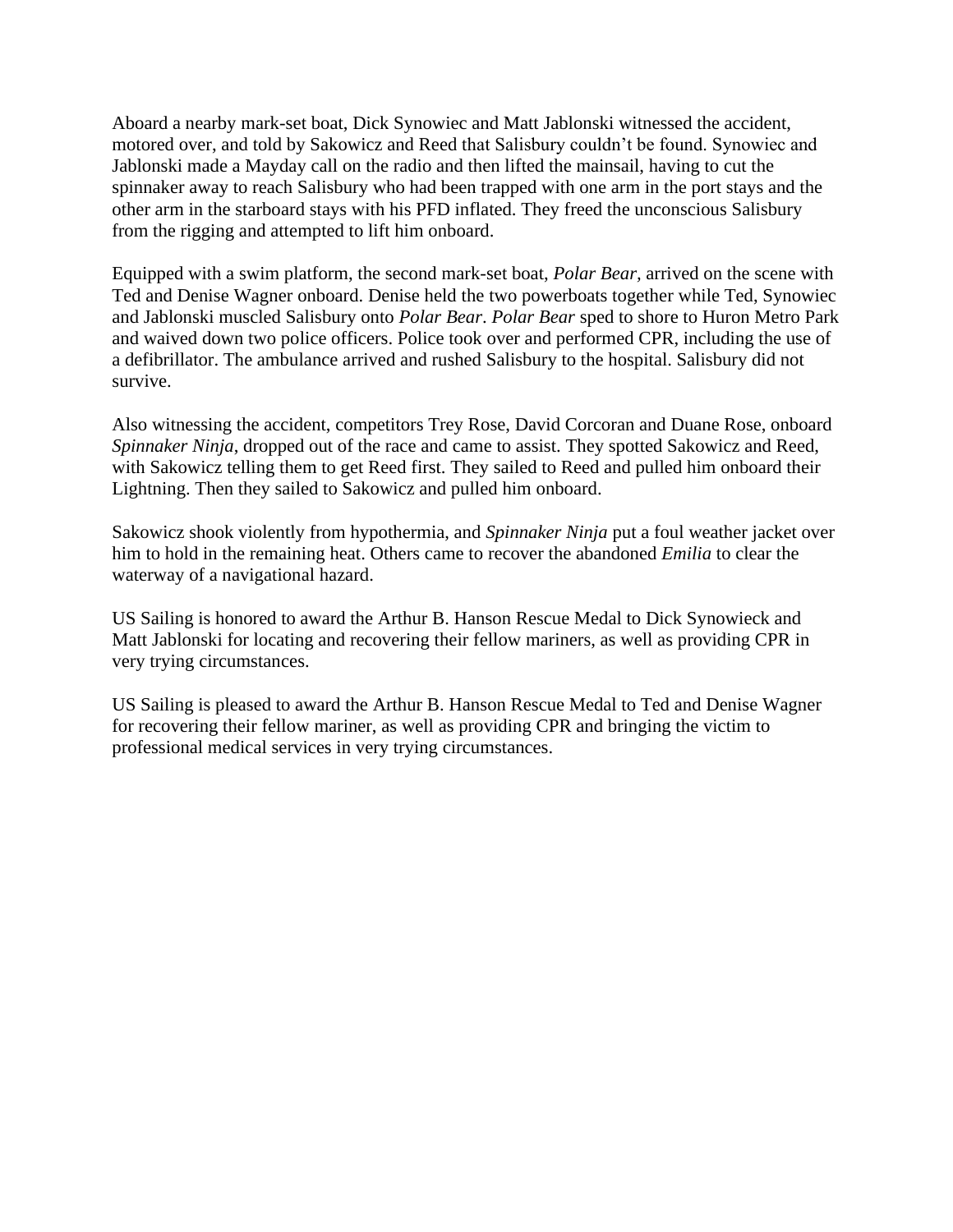**Press**

<https://www.sailingscuttlebutt.com/2017/06/13/us-sailing-awards-hanson-rescue-medals/>

[News](https://www.sailingscuttlebutt.com/category/general/)



# **US Sailing Awards Hanson Rescue Medals**

**Published on** June 13th, 2017

The US Sailing Safety at Sea Committee awarded the Arthur B. Hanson Rescue Medals to a competing Lightning sailboat and two mark-set boats at the 2016 Ford Yacht Club Regatta for the rescue of two Lightning sailors, and the recovery and the attempted resuscitation of the third Lightning sailor.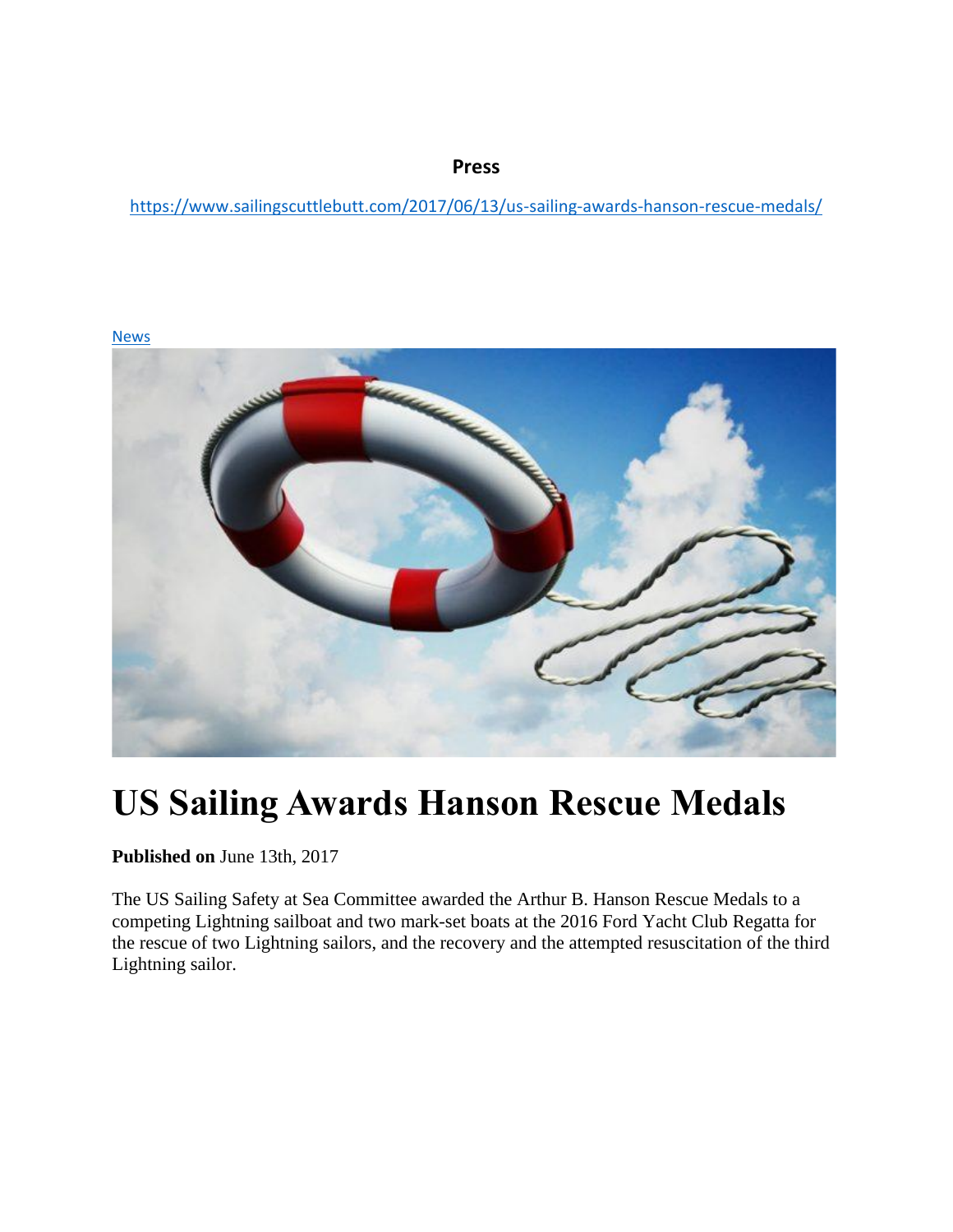

From left to right: Duane Rose, David Corcoran (green shirt), Trey Rose and US Sailing Treasurer Steven Freitas. Photo: Marcin Chumiecki / Bayview Yacht Club.

#### **Rescue Report**

On August 21, 2016, the Ford Yacht Club Lightning Regatta, held in Grosse Ile, Mich., experienced wind gusts up to 30 mph and a temperature high of 78 degrees. Emilia capsized momentarily, re-righted and rounded-up; but the boat flipped over again, putting skipper Michael Read and fellow crew members David Sakowicz and Roy Salisbury into the water.

Aboard a nearby mark-set boat, Dick Synowiec and Matt Jablonski witnessed the accident, motored over, and told by Sakowicz and Reed that Salisbury couldn't be found. Synowiec and Jablonski made a Mayday call on the radio and then lifted the mainsail, having to cut the spinnaker away to reach Salisbury who had been trapped with one arm in the port stays and the other arm in the starboard stays with his PFD inflated. They freed the unconscious Salisbury from the rigging and attempted to lift him onboard.

Equipped with a swim platform, the second mark-set boat, Polar Bear, arrived on the scene with Ted and Denise Wagner onboard. Denise held the two powerboats together while Ted, Synowiec and Jablonski muscled Salisbury onto Polar Bear. Polar Bear sped to shore to Huron Metro Park and waived down two police officers. Police took over and performed CPR, including the use of a defibrillator. The ambulance arrived and rushed Salisbury to the hospital. Salisbury did not survive.